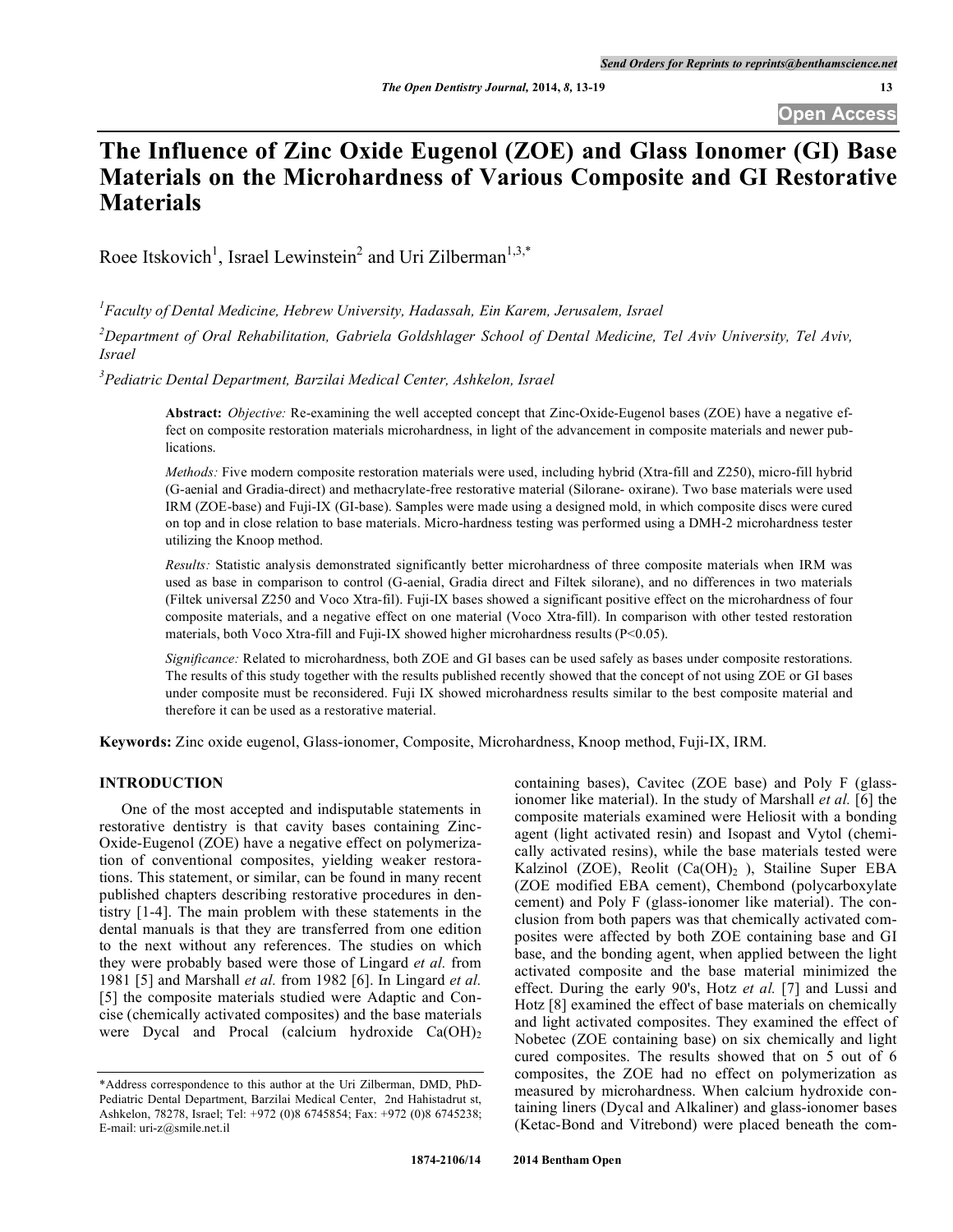#### **Table 1. The restoration materials**

| <b>Chemistry</b>               | <b>Classification</b>                        | <b>Restoration material \ Manufacturer</b>                            | Code      |
|--------------------------------|----------------------------------------------|-----------------------------------------------------------------------|-----------|
| Siloxane<br>Oxirane            | Micro-hybrid non-methacrylate com-<br>posite | Filtek Silorane<br>3M ESPE Co., St. Paul, MN, USA                     | Silorane  |
| <b>UDMA</b>                    | Micro-fill Hybrid composite                  | G-aenial \<br>GC Co. Tokyo, Japan                                     | G-aenial  |
| <b>UDMA</b>                    | Micro-fill Hybrid composite                  | Gradia Direct anterior<br>GC Co. Tokyo, Japan                         | Gradia    |
| Bis-GMA<br>UDMA, TEGDMA        | Hybrid composite                             | $X$ tra-fill<br>VOCO Co. Cuxhaven, Germany                            | Xtra-fill |
| UDMA, Bis-EMA<br><b>TEGDMA</b> | Hybrid composite                             | Filtek Z250 Universal Restorative \ 3M ESPE Co.,<br>St. Paul, MN, USA | Z250      |
| Fluoro Aluminosilicates Glass  | Glass-Ionomer                                | GC Fuji-IX \<br>GC Co. Tokyo, Japan                                   | Fuji-IX   |

## **Table 2. The base materials**

| Type           | <b>Base Material \ Manufacturer</b>                   | Code       |
|----------------|-------------------------------------------------------|------------|
| Reinforced ZOE | $\text{IRM}^{\text{TM}}$<br>DENTSPLY Milford, DE, USA | <b>IRM</b> |
| GI             | $Fuii-IX^{TM}$<br>GC Co. Tokyo, Japan                 | Fuji-IX    |

posites, a reduction in microhardness was observed in the area adjacent to the tested composite materials. Furthermore, as recent as 2010, He *et al.* [9] examined the elastic modulus and microhardness of composite placed above ZOE base. Their conclusion was that the ZOE base affects the composite microhardness and elastic modulus to a distance of only 100 microns from the interface, and so it can be a suitable material to be used under modern composites. Although the more recent results for ZOE containing bases show that they can be used under composites, the perception that they affect polymerization has not been changed, while the results showing that GI bases also affect polymerization [1, 2, 8] are not published in the dental manuals. And still, IRM is the most frequently used temporary restorative material in endodontics and general practice. Moreover, some dental protocols even advocate the use of GI bases together with composite materials as in sandwich restoration technique [10, 11].

In modern dentistry, new composites are introduced periodically, with improved wear resistance, improved shrinkage and better polymerization. Even the basic matrix material has been changed with the release of Silorane (epoxides systemoxirane) by 3M/ESPE [12].

Based on the new data and the improvements made in composite restorative materials, the aims of the present study were: a. To evaluate the effect of a ZOE containing base on different composite materials in use today, b. To evaluate the effect of GI base on the same composites, c. To compare the microhardness of GI restorative material to that of composites and finally d. To analyze the effect of a ZOE containing base on GI used as a restorative material.

### **MATERIALS AND METHODS**

**Materials:** One glass ionomer (Fuji IX) and five composite restoration materials, two hybrid materials (Xtra-fill and Z250), two micro-fill hybrid materials (G-aenial and Gradia Direct) and one non-methacrylate micro hybrid material (Silorane) were used (Table **1**). Two types of base materials were tested: Reinforced Zinc Oxide Eugenol (IRM) and Glass-Ionomer (Fuji IX) (Table **2**).

**Instruments:** Two custom-made plastic molds were manufactured, in which the composite and GI samples were prepared. Each mold contained 10 wells, 2mm in depth and 10mm in diameter, with conversed profiles for an easy removal of the samples. All composite samples were cured using a SPETRUM 800 by Dentsply halogen based lightcuring device. This device is equipped with an output sensor and can be calibrated to the desired power setting. Standard GI delivery system and an amalgamator were used for the activation and delivering of Fuji-IX capsules. All the samples' microhardness properties were tested using a DMH-2 microhardness tester (Matsuzawa Seiki Co. Tokyo, Japan), utilizing the Knoop testing method [5-8].

**Samples preparation (Fig. 1):** Both slabs were sprayed with a non-stick silicone spray to prevent the materials from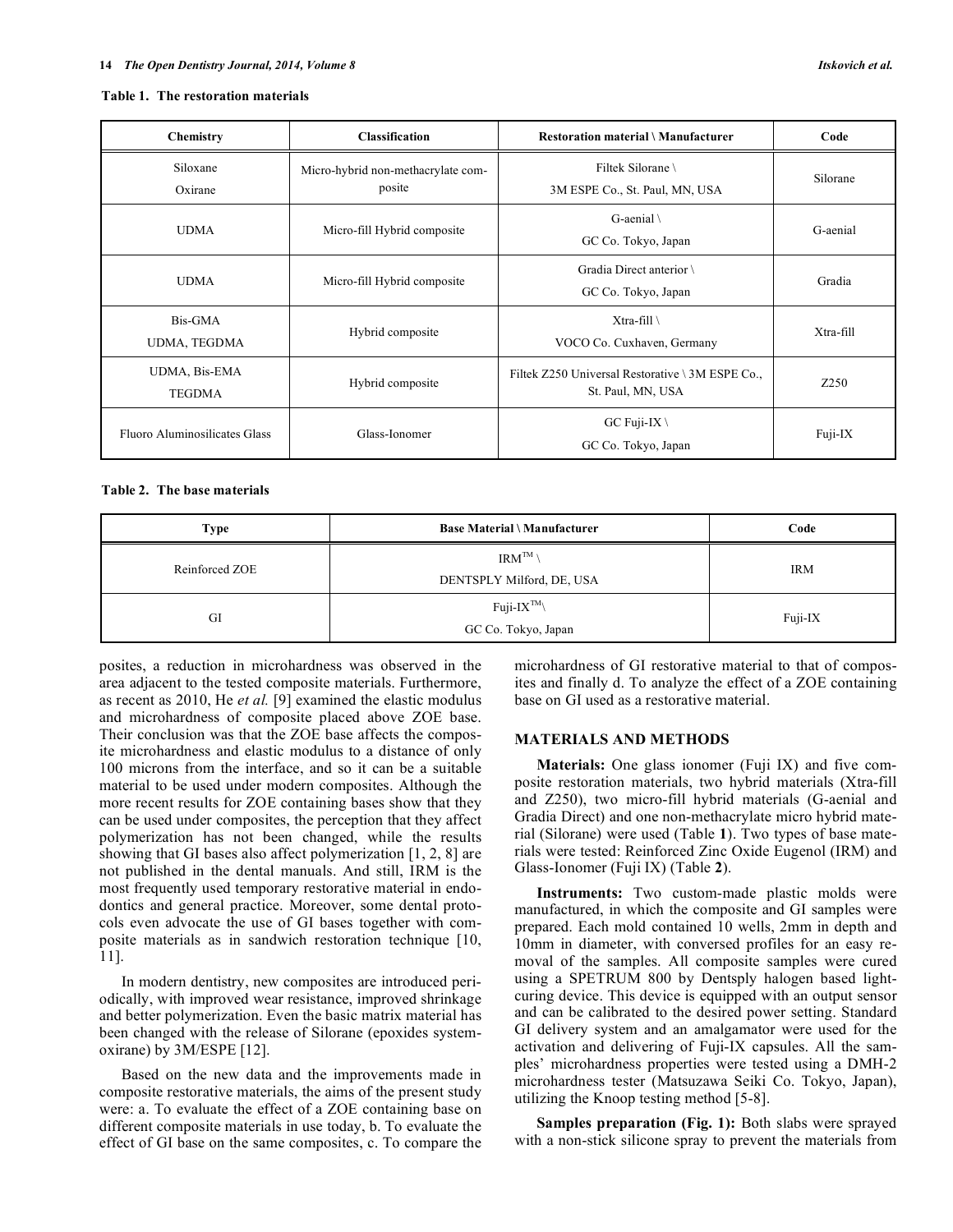

**Fig. (1).** The sample manufacturing process.

sticking and any excess spray fluids were wiped before being attached to the molds. The first mold was fixed to a mixing glass slab; IRM was mixed in accordance with the manufacturer instructions and packed into 5 wells on the lower row. A second glass slab was placed on top of the base samples, in order to achieve a smooth IRM base disc surface. IRM was left to set for 15 minutes to ensure full setting, as early removal of the covering slab had caused a rough surface on the base material. Composite restoration material was packed into the upper line of 5 empty wells, covered with the second glass slab and cured in accordance with the manufacturer's instructions. Next, the covering slab was removed and the second mold was placed and fixed on top of the first, using the designed metal pins. The same composite material was packed into the 5 wells lying directly on top of the IRM filled wells, and cured in accordance with the manufacturer instructions. The entire process is illustrated in Fig. (**1**). This process was repeated separately for each restoration material and then again, using Glass Ionomer as the base material.

The GI samples were also placed over IRM filled wells and tested for hardness as a restorative material. All GI samples were left to set in accordance with the manufacturer's manual before removing the covering slab.

**Sample handling and processing:** All restoration materials discs were removed from the molds and kept in Petri dishes padded with cotton wool pads soaked in a 0.1% thymol solution in order to prevent from bacterial growth [13]. The samples were polished using carbide paper discs up to 1200 grit (dry conditions). The MIH micro-hardness tester requires that examined samples should be parallel to the device surface; failing to provide parallelism may lead to the creation of a partial imprint by the indenter and an unreliable measurement. In order to achieve parallelism, heated compound wax was placed on glass slides and sample discs were embedded in it, then the samples were pressed using mechanical pressing clamps until the wax was set and parallelism was achieved.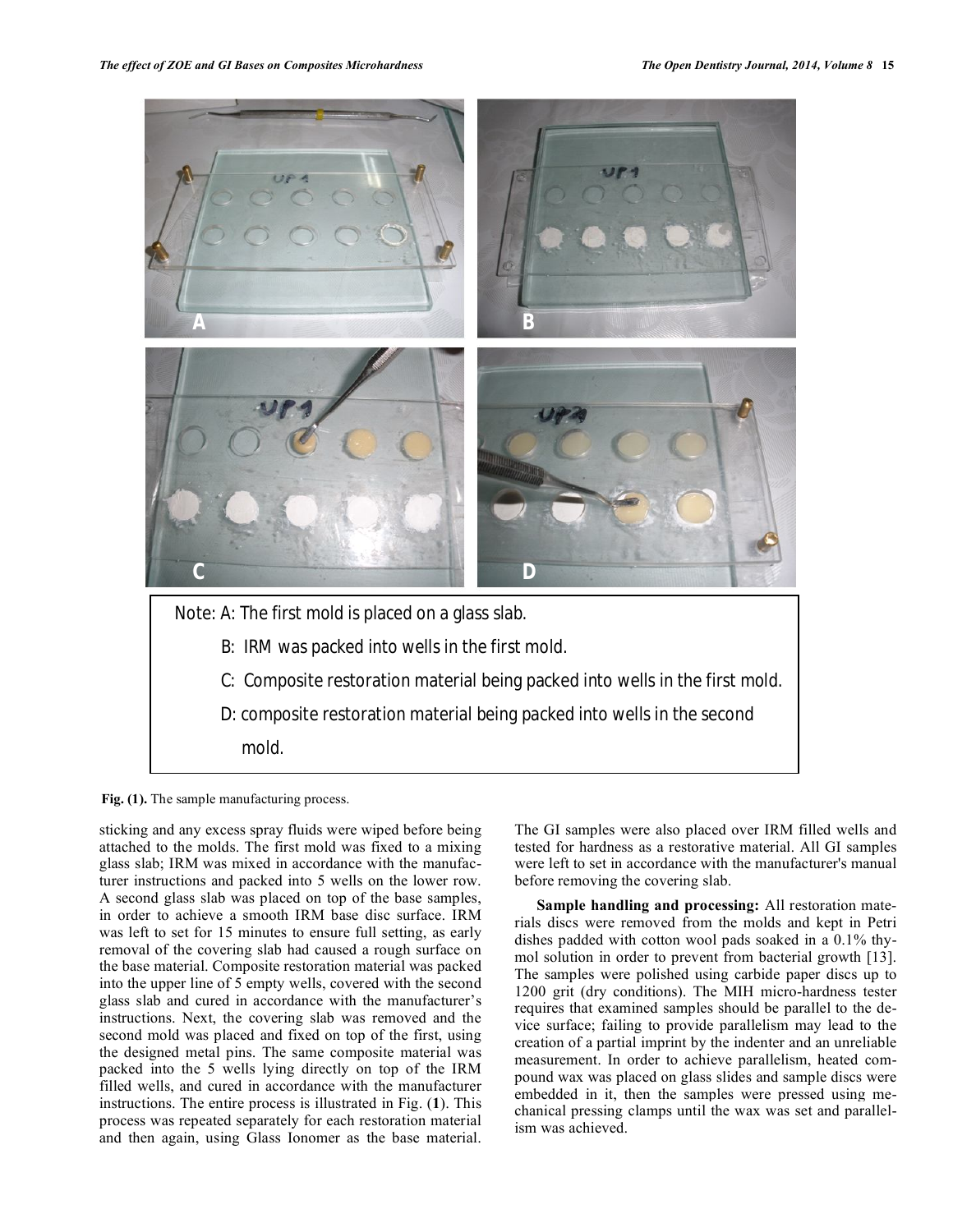| <b>Restoration Material</b> | <b>Base</b> | Mean (KHN)     | $\bf SD$ | ${\bf N}$ |
|-----------------------------|-------------|----------------|----------|-----------|
|                             | No base     | 107.35         | 3.92     | 15        |
| Filtek universal z250       | <b>IRM</b>  | $107.61***$    | 6.35     | $20\,$    |
|                             | Fuji-IX     | $101.01**$     | 3.59     | 15        |
|                             | No base     | 84.38          | 9.43     | 18        |
| Voco Xtra-fil               | <b>IRM</b>  | 85.16***       | 4.53     | $20\,$    |
|                             | Fuji-IX     | 92.97**        | 7.35     | 15        |
|                             | No base     | 182.31         | 10.32    | 16        |
| G-aenial                    | <b>IRM</b>  | 169.98*,***    | 21.16    | $20\,$    |
|                             | Fuji-IX     | 132.27**       | 4.98     | $20\,$    |
|                             | No base     | 180.93         | 10.66    | 15        |
| Gradia direct               | <b>IRM</b>  | $169.12$ *,*** | 18.49    | $20\,$    |
|                             | Fuji-IX     | $150.32**$     | 5.04     | 15        |
|                             | No base     | 123.17         | 3.91     | $15\,$    |
| Filtek silorane             | <b>IRM</b>  | 119.36*        | 2.97     | 15        |
|                             | Fuji-IX     | 117.78**       | 3.09     | 15        |
|                             | No base     | 92.38          | 6.87     | $20\,$    |
| Fuji-IX                     | <b>IRM</b>  | 95.84          | 5.88     | 16        |

Table 3. Mean microhardness value for each restoration material examined, with regard to the different bases used and the control **samples (no base).**

Note:  $*= P<0.05$  in comparison with no base

\*\*= P<0.01 in comparison with no base

\*\*\*=P<0.01 in comparison with Fuji-IX as base

**Micro-hardness measurement:** Five indentations were made on each sample disc; in its center and in four other locations, so that uneven curing deviations could be detected and taken into account. The load used was 50g [9, 13] and was applied for 15 seconds. The Knoop method was chosen due to its more preferable characteristics [14].

**Statistical methods:** In order to examine the study hypothesis, two different statistical analyses were used: a. student's T-test was used to compare the microhardness results between the control and IRM or Fuji-IX as base and between the two bases, and b. a bi-factorial variance full factorial analysis was applied, using the SPSS statistical software version 18. Significance was established if the P value was less than 5%.

## **RESULTS**

Table **3** illustrates the microhardness values in KHN for each restorative material without base material (control) and with ZOE or GI as bases. The lowest indentation values (highest microhardness) were observed for the hybrid composites, followed by the non-methacrylate composite, while the micro fill hybrid composites showed the highest values (lowest microhardness). The GI control showed microhardness results similar to the hybrid composites. When cured over ZOE base (IRM) the microhardness results of 3 hybrid composites showed improved results (G-aenial, Gradia direct and Filtek silorane P<0.05), and for two composites no significant differences were observed (Filtek universal z250 and Voco Xtra-fil). No significant differences were found for Fuji IX as control or over ZOE base. When GI was used as base, three of the hybrid composites (Filtek universal z250, G-aenial, Gradia direct) and the non-methacrylate based composite (Filtek silorane) showed significantly better results and only for Voco Xtra-fill the results were significantly higher (P<0.01) in comparison to that of the control.

A statistical comparison of the differences in microhardness between the restorative materials was performed (Table **4**). The differences in microhardness between all composite materials showed statistical significance (P<0.001). GI restorative material showed statistical significant differences from most composite materials. GI microhardness results were similar to the hybrid composite (Voco Xtra-fil), which is the best composite in terms of microhardness.

Graph **1** illustrates the differences between the composites and Fuji IX, and the effect of the different bases on the restorative materials.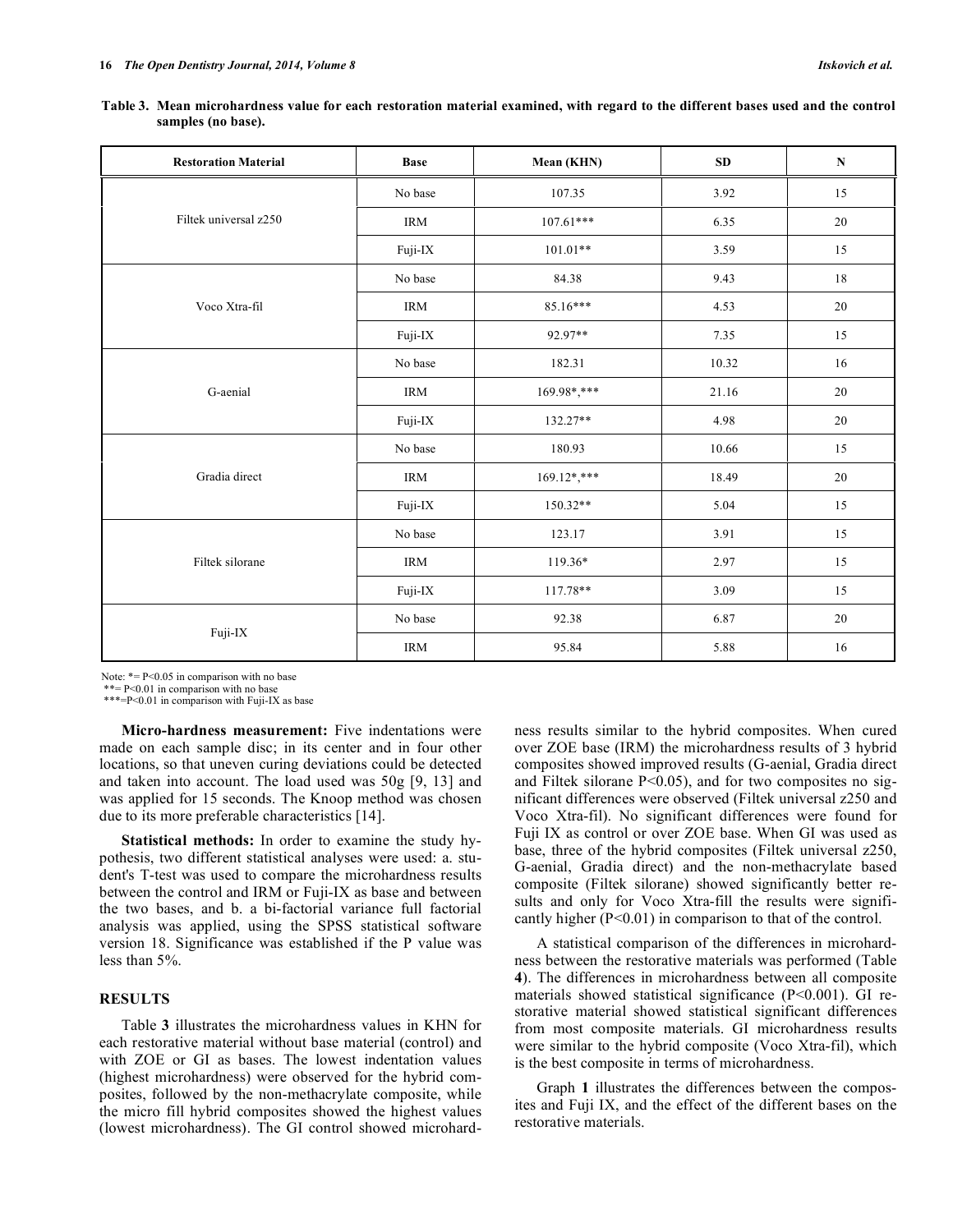| (I) Restoration material | (J) Restoration material | Mean Difference (I-J) | <b>St Error</b> |
|--------------------------|--------------------------|-----------------------|-----------------|
| Filtek universal z250    | Voco Xtra-fil            | 18.27*                | 1.92            |
|                          | G-aenial                 | $-54.78*$             | 1.89            |
|                          | Gradia direct            | $-63.29*$             | 1.99            |
|                          | Filtek silorane          | $-14.60*$             | 2.08            |
|                          | Fuji-IX                  | $11.72*$              | 2.16            |
|                          | G-aenial                 | $-73.05*$             | 1.85            |
| Voco Xtra-fil            | Gradia direct            | $-81.57*$             | 1.96            |
|                          | Filtek silorane          | $-32.87*$             | 2.05            |
|                          | Fuji-IX                  | $-6.54$               | 2.13            |
|                          | Gradia direct            | $-8.51*$              | 1.93            |
| G-aenial                 | Filtek silorane          | $40.18*$              | 2.03            |
|                          | Fuji-IX                  | 66.51*                | 2.11            |
|                          | Filtek silorane          | 48.69*                | 2.12            |
| Gradia direct            | Fuji-IX                  | 75.02*                | 2.20            |
| Filtek silorane          | Fuji-IX                  | $26.33*$              | 2.29            |

## **Table 4. Differences of mean microhardness values of each restorative material in comparison to all other materials tested**

Note: \*= P<0.001



**Graph (1).** Differences in mean microhardness values (KHN) for all the restorative materials tested and the effect of different bases.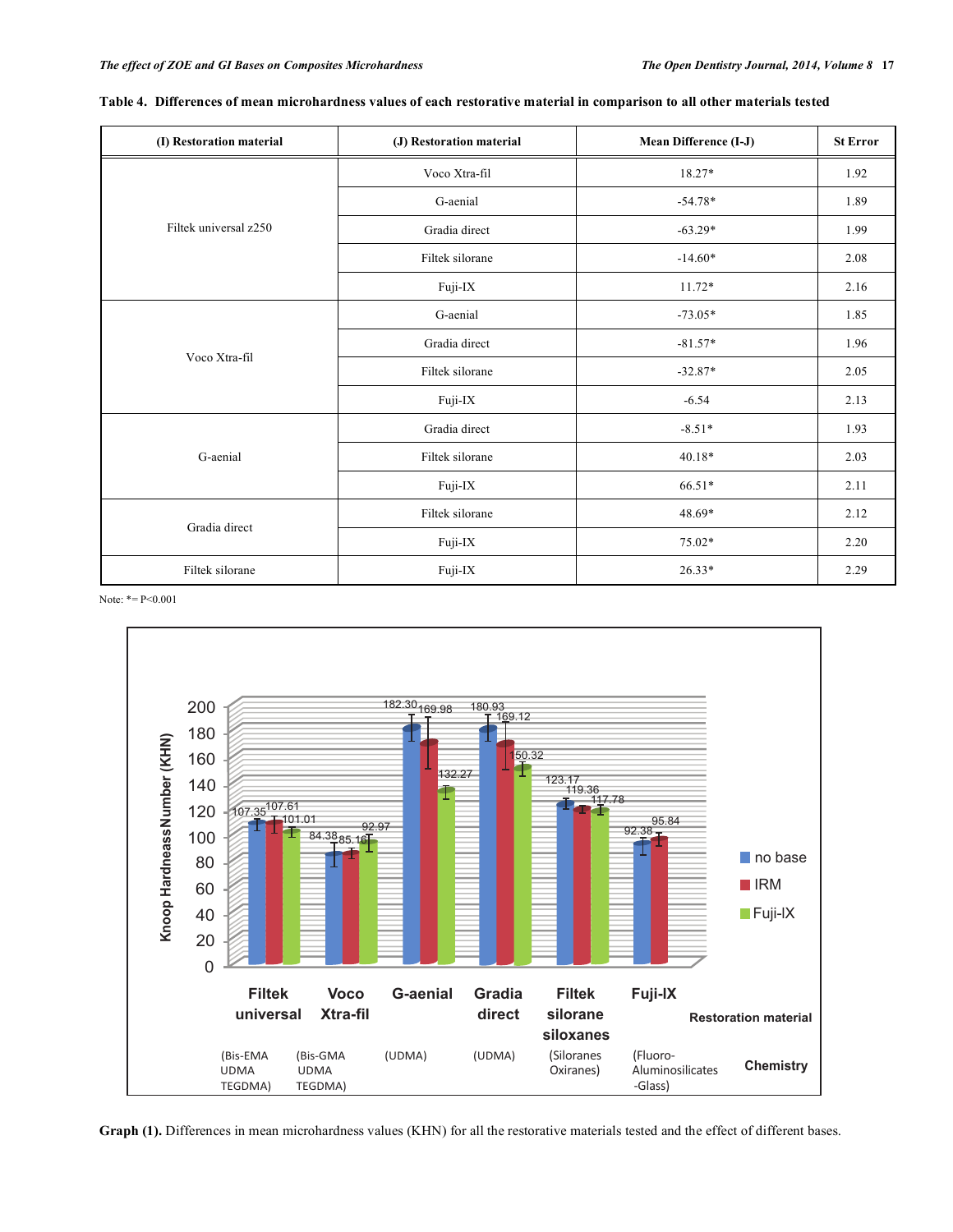## **DISCUSSION**

The aim of this study was to re-examine the statement that ZOE bases affect the microhardness of composite materials, by reducing polymerization. The first researches on which this statement was based were conducted some 30 years ago, mainly utilizing chemically activated composites and bases that are not found today on the dental market [5, 6]. And even then, the authors concluded that for composite materials that were light activated the application of the bonding material between the ZOE base and the composite minimized the effect of ZOE on polymerization [6]. Newer publications showed no or minimal effect of eugenol containing bases on bond strength of adhesive systems and composites polymerization [15-17]. The self etching system (Adper SE plus by 3M/ESPE, St Paul, MN, USA) was significantly affected by eugenol containing bases, while on total etch system (Clear fill SE bond by Kuraray Medical, Japan) eugenol had no effect on the bond strength [18,19]. The effect of eugenol on different bonding systems can be related to the chemical composition of these systems. The hypothesis is that eugenol reacts with free radicals, thereby inhibiting the polymerization of methacrylate monomers. The chemical effect of eugenol on methyl methacrylate polymerization was studied in 1997 [20], using chemical activators of polymerization, benzoyl peroxide (BPO) and 2,2' azobisisobutyronitrile (AIBN). These activators were used for chemically activated composite materials that are not common on the market today. The new composite materials polymerization is induced by photoinitiators, mainly camphoroquinone (CQ). In the present study, microhardness of different light cured composite materials was examined. The initiator in all the materials examined was a photoinitiator, CQ. The best microhardness results were observed for the hybrid composites and the GI, while both bases, ZOE and GI, showed no deteriorating effect on the microhardness. Statistical analysis of the data demonstrates that the hardness of the restoration materials was not affected or positively affected by the use of base material. When all the samples cured over IRM had been compared to the control samples, it was observed that the IRM affected positively the microhardness of three of the composites tested, similar to the results of He *et al.* [9]. Fuji IX had a significant effect on four of the composites and only for Voco Xtra-fill it showed poorer results.

The extent of conversion of monomers to polymers by light activation is between 55-75% [21], implicating that 25-45% of un-polymerized monomers can be found in the activated composite materials. It may be postulated that GI, when used as a base material, enhances the polymerization of the composites or extracts of non-polymerized monomers from the composite material. In both scenarios, the strength of the material is increased and the microhardness results will be higher. More studies are needed to fully understand the effect of ZOE or GI bases on the polymerization process of different composite resins and how GI bases enhance the polymerization.

When compared with other composite restoration materials, Fuji-IX when used as a restorative material has performed better than most composite materials on the microhardness test, except for Voco Xtra-fill. Voco Xtra-fill has 85% of filler in its' compound, making it harder than the other composites, yet the Fuji-IX showed similar microhardness results [22-25]. Related to microhardness test, IRM can be used safely underneath composite restorations or GI restorations.

## **CONCLUSIONS**

With the limits of this study, the hypothesis that ZOE has a negative effect on microhardness of composite restorative materials was not confirmed.

Different bases (ZOE or GI) showed significant effect on most of the composite materials and increased their microhardness. The only material negatively affected by the use of Fuji IX as base was Voco Xtra-fill.

Glass ionomer (Fuji IX) showed high microhardness values comparable to the composite materials and so it can be used in restorative dentistry.

## **CONFLICT OF INTEREST**

The authors confirm that this article content has no conflicts of interest.

### **ACKNOWLEDGEMENTS**

Based on a thesis submitted to the School of Dental Medicine, Hebrew University Jerusalem, in partial fulfillment of the requirements for the DMD degree.

## **REFERENCES**

- [1] Donly KJ, Segura A. Dental materials. In: Pinkham, Casamassimo, Fields, McTigue and Nowak, Eds. Pediatric dentistry.  $4<sup>th</sup>$  ed. Elsevier Saunders: St. Louis 2005; p. 327.
- [2] O'Brien WJ. Phenolate-Based cements. In: O'Brien WJ, Ed. Dental materials and their selection.  $3<sup>rd</sup>$  ed. Quintessence: Chicago 2002; p. 139.
- [3] McDonald RE, Avery DR, Dean JA. Dental materials. In: McDonald RE, Avery DR, Dean JA, Eds. Dentistry for the child and adolescent 8th ed. Mosby, St. Louis Missouri 2007; p. 343.
- [4] Stewart RE, Barber TK, Troutman KC, Wei SHY. Filled composite restorative resins. In: Stewart RE, Barber TK, Troutman KC, Wei SHY, Eds. Pediatric dentistry scientific foundations and clinical practice. 2<sup>nd</sup> ed. Mosby: St. Louis, Missouri 1982; p. 891.
- [5] Linard GL, Davies EH, von Fraunhofer JA. The interaction between lining materials and composite resin restorative materials. J Oral Rehabil 1981; 8(2): 121-9.
- [6] Marshall SJ, Marshall GW, Harcourt JK. The influence of various cavity bases on the micro-hardness of composites. Aust Dent J 1982; 27(5): 291-5.
- [7] Hotz P, Schlatter D, Lussi AR. The modification of the polymerization of composite materials by eugenol-containing temporary fillings. Schweiz Monatsschr Zahnmed 1992; 102(12): 1461-6.
- [8] Lussi AR, Hotz P. The effect of different liner materials on the polymerization of composites. Schweiz Monatsschr Zahnmed 1994; 104(7): 854-8.
- [9] He LH, Purton DG, Swain MV. A suitable base material for composite resin restoration: zinc oxide eugenol. J Dent 2010; 38(4): 290-5.
- [10] Suzuki M, Jordan RE. Glass ionomer-composite sandwich technique. J Am Dent Assoc 1990; 120(1): 5-7.
- [11] Friedl KH, Schmalz G, Hiller KA, Mortazavi F. Marginal adaption of composite restorations versus hybrid ionomer / composite sandwich restorations. Oper Dent 1997; 22(1): 21-9.
- [12] Gao BT, Lin H, Zheng G, Xu YX, Yang JL. Comparison between a silorane-based composite and methacrylate-based composites: